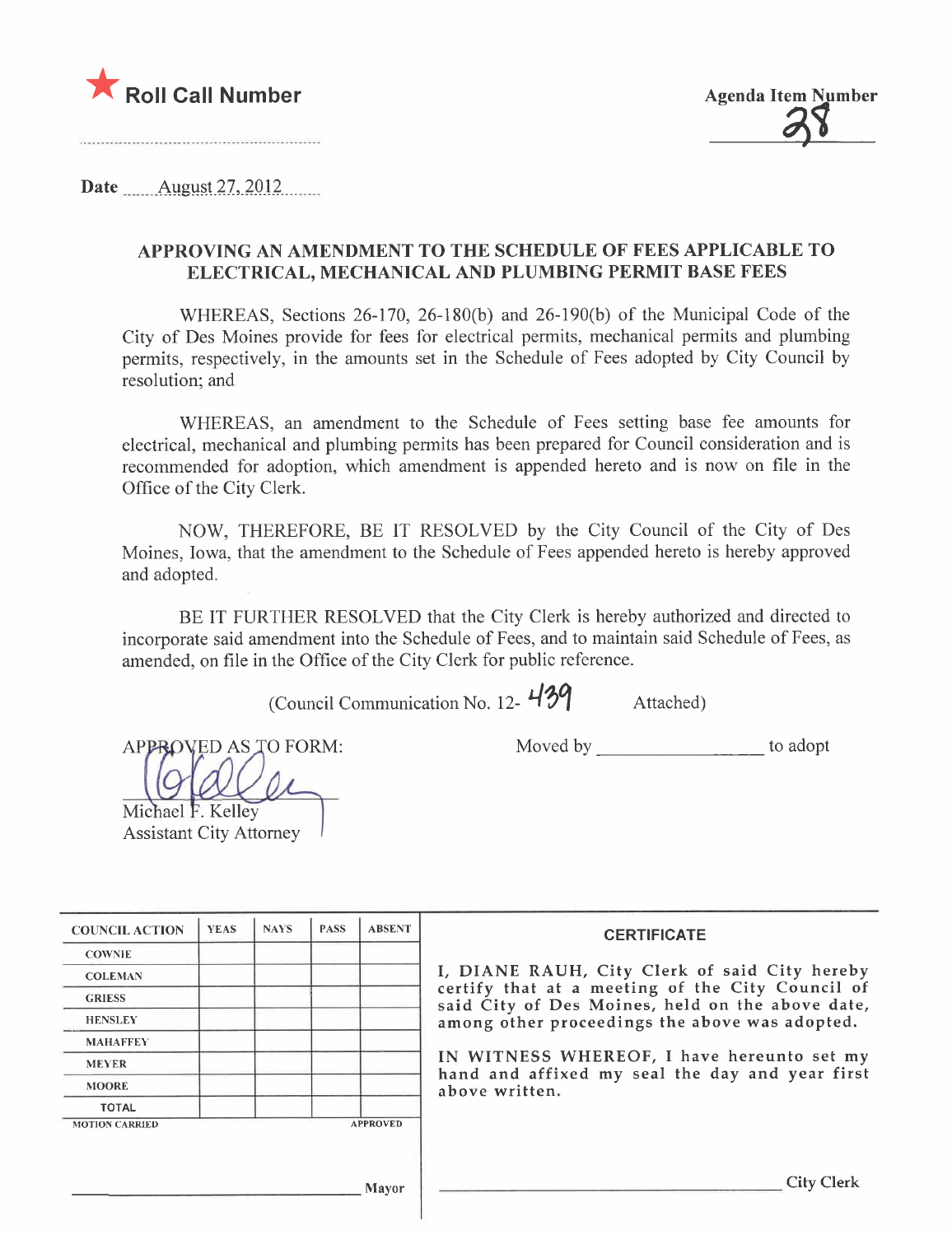

| <b>DEVELOPMENT</b><br><b>COMMUNITY</b>                                                                  | DEVELOPMENT<br><b>COMMUNITY</b>                                                                                                         | DEVELOPMENT<br><b>COMMUNITY</b>                                                                                               | DEVELOPMENT<br><b>COMMUNITY</b>                                                                                                    | DEVELOPMENT<br><b>COMMUNITY</b>                                                             | DEVELOPMENT<br><b>COMMUNITY</b>       | DEVELOPMENT<br><b>COMMUNITY</b>                                                 | DEVELOPMENT<br><b>COMMUNITY</b>                                                                                         | <b>DEVELOPMENT</b><br><b>COMMUNITY</b>                                 | <b>DEVELOPMENT</b><br><b>COMMUNITY</b>                                       | DEVELOPMENT<br><b>COMMUNITY</b>                                                      | DEVELOPMENT<br><b>COMMUNITY</b>                                                | DEVELOPMENT<br><b>COMMUNITY</b>                                    | DEVELOPMENT<br><b>COMMUNITY</b>                                                                                  | <b>COMMUNITY</b><br><b>DEVELOPMENT</b>                                                                                                                                                                | DEVELOPMENT<br><b>COMMUNITY</b> |               | <b>DEPARTMENT</b>           |
|---------------------------------------------------------------------------------------------------------|-----------------------------------------------------------------------------------------------------------------------------------------|-------------------------------------------------------------------------------------------------------------------------------|------------------------------------------------------------------------------------------------------------------------------------|---------------------------------------------------------------------------------------------|---------------------------------------|---------------------------------------------------------------------------------|-------------------------------------------------------------------------------------------------------------------------|------------------------------------------------------------------------|------------------------------------------------------------------------------|--------------------------------------------------------------------------------------|--------------------------------------------------------------------------------|--------------------------------------------------------------------|------------------------------------------------------------------------------------------------------------------|-------------------------------------------------------------------------------------------------------------------------------------------------------------------------------------------------------|---------------------------------|---------------|-----------------------------|
| P<br>8.D                                                                                                | ᠊ᢦ<br>8 D                                                                                                                               | P<br>8D                                                                                                                       | ᠊ᢦ<br>8D                                                                                                                           | P<br><sub>Ro</sub><br>Ò                                                                     | ℸ<br>Ŗ<br>Ò                           | Δ<br>Ŗ<br>$\cup$                                                                | P<br>ø<br>Ô                                                                                                             | p<br>œ<br>Ò                                                            | ᄁ<br>8D                                                                      | ᠊ᢦ<br>œ<br>Ò                                                                         | <b>P&amp;D</b>                                                                 | τ<br>∞<br>$\circ$                                                  | p<br>8 D                                                                                                         | $P$ &D                                                                                                                                                                                                | ᠊ᢦ<br>R<br>D                    |               | <b>CATEGORY</b>             |
| Electrical Code                                                                                         | Electrical Code                                                                                                                         | Electrical Code                                                                                                               | Electrical Code                                                                                                                    | Electrical Code                                                                             | Electrical Code                       | Electrical Code                                                                 | Electrical Code                                                                                                         | Electrical Code                                                        | Electrical Code                                                              | Electrical Code                                                                      | Electrical Code                                                                | Electrical Code                                                    | Electrical Code                                                                                                  | <b>Building Code</b>                                                                                                                                                                                  | <b>Building Code</b>            |               | <b>SUB-CATAGORY</b>         |
| 26-170                                                                                                  | 26-170                                                                                                                                  | 26-170                                                                                                                        | 26-170                                                                                                                             | 26-170                                                                                      | 26-170                                | 26-170                                                                          | 26-170                                                                                                                  | 26-170                                                                 | 26-170                                                                       | 26-170                                                                               | 26-170                                                                         | 26-170                                                             | 26-170                                                                                                           | 26-160(c)                                                                                                                                                                                             | 26-160(c)                       |               | copt                        |
| circuits) One-fourth horsepower to one horsepower;<br>Electrical permit unit fees: Motors (exclusive of | Electrical permit unit fees: Motors (exclusive of<br>One through ten motors, each<br>circuits) One-fourth horsepower to one horsepower; | circuits) Less than one-fourth horsepower; More than<br>Electrical permit unit fees: Motors (exclusive of<br>ten motors, each | through ten motors, each<br>circuits) Less than one-fourth horsepower; one<br>Electrical permit unit fees:<br>Motors (exclusive of | heating equipment, each kilowatt<br>Electrical permit unit fees: Fixed electrical baseboard | Electrical permit unit fees: Fixtures | Electrical permit unit fee: Each fixed appliance<br>(includes electrical signs) | outlets)<br>existing circuits (includes switches, receptacles and<br>Electrical permit unit fees: Each opening added to | excess of 100<br>Electrical permit unit fee: Circuits; each circuit in | 100 circuits, each<br>Electrical permit unit fee: Circuits; Eleventh through | including feeders, each<br>Electrical permit unit fee: Circults; First ten circults, | additional meter setting<br>Electrical permit unit fees: Meter settings - Each | Electrical permit unit fees: Meter settings - One<br>meter setting | Permit requires base fee plus any unit fees listed<br>Electrical permit base fee (Mechanical lectrical<br>below) | 26-160(c), up to a maximum of \$200.00<br>permit: Equal to the amount of the fees specified in<br>has commenced prior to obtaining the required<br>Additional sign permit investigation fee when work | Sign permit refund fee          | foot note: 10 | <b>DESCRIPTION</b>          |
| 50.75                                                                                                   | 00.16                                                                                                                                   | 04.02                                                                                                                         | \$0.75                                                                                                                             | 52.75                                                                                       | \$0.35                                | \$6.00                                                                          | 01.12                                                                                                                   | <b>S1.50</b>                                                           | \$2.00                                                                       | \$4.00                                                                               | 00'5\$                                                                         | 210.00                                                             | 00'05500'585                                                                                                     |                                                                                                                                                                                                       | \$10.00                         |               | FEEB                        |
|                                                                                                         |                                                                                                                                         |                                                                                                                               |                                                                                                                                    |                                                                                             |                                       |                                                                                 |                                                                                                                         |                                                                        |                                                                              |                                                                                      |                                                                                |                                                                    |                                                                                                                  |                                                                                                                                                                                                       |                                 |               | <b>LATE FEES</b>            |
|                                                                                                         |                                                                                                                                         |                                                                                                                               |                                                                                                                                    |                                                                                             |                                       |                                                                                 |                                                                                                                         |                                                                        |                                                                              |                                                                                      |                                                                                |                                                                    |                                                                                                                  |                                                                                                                                                                                                       |                                 |               | <b>NIMOV</b><br><b>FEES</b> |
| 12/18/02                                                                                                | 12/18/02                                                                                                                                | 12/18/02                                                                                                                      | 12/18/02                                                                                                                           | 12/18/02                                                                                    | 12/18/02                              | 12/18/02                                                                        | 12/18/02                                                                                                                | 12/18/02                                                               | 12/18/02                                                                     | 12/18/02                                                                             | 12/18/02                                                                       | 12/18/02                                                           | $\frac{1}{1+1}$                                                                                                  |                                                                                                                                                                                                       |                                 |               | EFFECT<br><b>DATE</b>       |
| 02-3007                                                                                                 | 02-3007<br>ø.                                                                                                                           | 02-3007                                                                                                                       | 02-3007                                                                                                                            | 02-3007                                                                                     | 02-3007                               | 02-3007                                                                         | 02-3007                                                                                                                 | 02-3007                                                                | 02-3007                                                                      | 02-3007                                                                              | 02-3007                                                                        | 02-3007                                                            | $\overline{z}$<br>$t00t-t0$                                                                                      |                                                                                                                                                                                                       |                                 |               | <b>HOLL CALL</b>            |
|                                                                                                         |                                                                                                                                         |                                                                                                                               |                                                                                                                                    |                                                                                             |                                       |                                                                                 |                                                                                                                         |                                                                        |                                                                              |                                                                                      |                                                                                |                                                                    | <b>QN/27/12</b>                                                                                                  |                                                                                                                                                                                                       |                                 |               | <b>RC DATE</b>              |

Schedule of Fees - Page 19 - Menday, June 25, IULANIEUSI 77, ZU L

 $8z$ 

 $\mathbf{v}$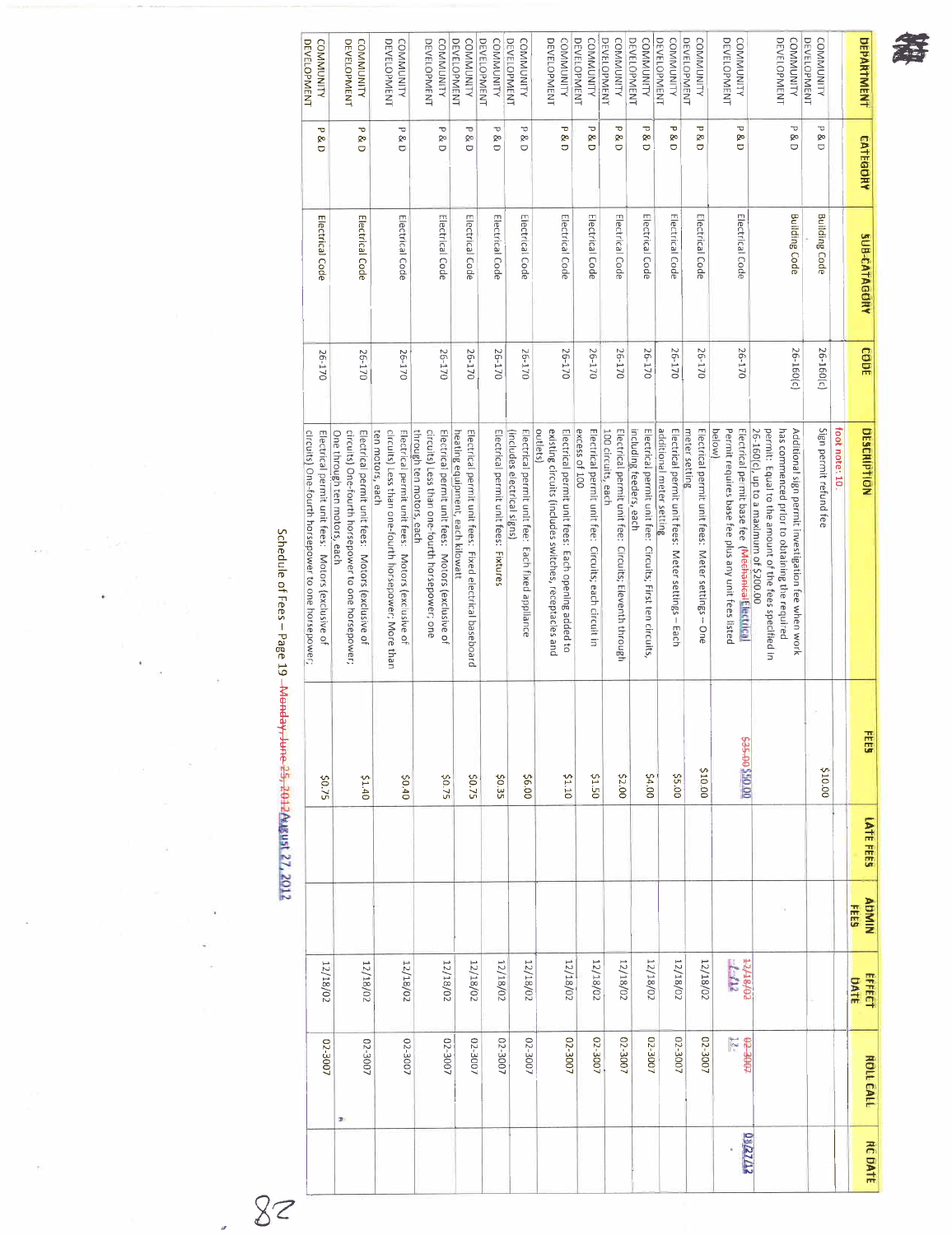

|                                               |                           |              | <b>CAME LE PRIMITY</b> |                         | Mechanical permit unit fee for the installation or                                                                                                                                                                                                                                                                              | 26-180(b) | Mechanical Code     | ᠊ᢦ<br><b>8D</b>                | <b>COMMUNITY</b>                       |
|-----------------------------------------------|---------------------------|--------------|------------------------|-------------------------|---------------------------------------------------------------------------------------------------------------------------------------------------------------------------------------------------------------------------------------------------------------------------------------------------------------------------------|-----------|---------------------|--------------------------------|----------------------------------------|
|                                               |                           |              |                        | \$10.00 plus \$3.00 per |                                                                                                                                                                                                                                                                                                                                 |           |                     |                                |                                        |
| ¥                                             |                           |              |                        | 00'01\$                 | of, or addition to each heating appliance, refrigeration<br>cooling system, including installation of controls<br>comfort heating, cooling, absorption, or evaporating<br>unit, comfort cooling unit, absorption unit, or each<br>Mechanical permit unit fee for the repair of, alteration<br>regulated by the mechanical code: | 26-180(b) | Mechanical Code     | <b>P&amp;D</b>                 | <b>DEVELOPMENT</b><br><b>COMMUNITY</b> |
|                                               |                           |              |                        | 210.00                  | chimney:<br>Mechanical permit unit fee for the installation,<br>relocation, or replacement of each appliance vent or                                                                                                                                                                                                            | 26-180(b) | Mechanical Code     | P<br>$\frac{8}{9}$             | <b>COMMUNITY</b><br><b>DEVELOPMENT</b> |
|                                               |                           |              |                        | \$15.00                 | attached to such appliances:<br>other heat producing appliance, including air ducts<br>burner, each floor furnace, each suspended heater,<br>Mechanical permit unit fee for the installation or<br>recessed wall heater, floor mounted unit heater or<br>relocation of each forced air or gravity-type furnace or               | 26-180(b) | Mechanical Code     | ᠊ᠣ<br>$\frac{8}{9}$            | DEVELOPMENT<br><b>COMMUNITY</b>        |
| F<br><b>CRITIZIO</b>                          | $1 - 112$                 |              |                        | 00'05500-565            | require base fee plus any unit fees listed below.<br>Mechanical permit base fee: (Mechanical permit                                                                                                                                                                                                                             | 26-180(b) | Mechanical Code     | ᠊ᠣ<br>® D                      | <b>DEVELOPMENT</b><br><b>COMMUNITY</b> |
| 02-3007                                       | 12/18/02                  |              |                        | 210.00                  | Electrical Permit refund fee                                                                                                                                                                                                                                                                                                    | 26-170    | Electrical Code     | ᠊ᢦ<br>ჯ<br>Ō                   | <b>DEVELOPMENT</b><br><b>COMMUNITY</b> |
| 02-3007                                       |                           |              |                        |                         | Electrical permit unit fees: Fees for repairs to items<br>listed in A, shall be the same as for new construction                                                                                                                                                                                                                | 26-170    | Electrical Code     | ᅮ<br>Q &                       | <b>DEVELOPMENT</b><br><b>COMMUNITY</b> |
| $t00t-0$<br>$\overline{5}$<br><b>CT/LZ/BO</b> | ro/st/ct<br>7/12          |              |                        | 00000990000             | Electrical permit unit fees: Additional permit fees -<br>Each type M permit; per building                                                                                                                                                                                                                                       | 26-170    | Electrical Code     | ᠊ᢦ<br>&D                       | <b>DEVELOPMENT</b><br><b>COMMUNITY</b> |
| 02-3007                                       | 12/18/02                  |              |                        | \$15.00                 | each de-energization permit<br>Electrical permit unit fees: Additional permit fees -                                                                                                                                                                                                                                            | 26-170    | Electrical Code     | ᠊ᢦ<br>8D                       | DEVELOPMENT<br><b>COMMUNITY</b>        |
| $t$ for $t$ to<br>N<br><b>98/27/12</b>        | co/st/ct<br>$\frac{1}{2}$ |              |                        | 00:04500:565            | Electrical permit unit fees: Additional permit fees -<br>each starting permit                                                                                                                                                                                                                                                   | 26-170    | Electrical Code     | ᠊ᢦ<br>R<br>O                   | <b>DEVELOPMENT</b><br><b>COMMUNITY</b> |
| 02-3007                                       | 12/18/02                  |              |                        | 06.1\$                  | circuits) Six horsepower or over; More than ten<br>Electrical permit unit fees: Motors (exclusive of<br>motors, each                                                                                                                                                                                                            | 26-170    | Electrical Code     | ᠊ᢦ<br><b>SCD</b>               | DEVELOPMENT<br><b>COMMUNITY</b>        |
| 02-3007                                       | 12/18/02                  |              |                        | \$3.60                  | circuits) Six horsepower or over; One through ten<br>Electrical permit unit fees: Motors (exclusive of<br>motors, each                                                                                                                                                                                                          | 26-170    | Electrical Code     | P<br>8D                        | <b>DEVELOPMENT</b><br><b>COMMUNITY</b> |
| 02-3007                                       | 12/18/02                  |              |                        | 21.40                   | than ten motors, each<br>circuits) One horsepower to six horsepower; More<br>Electrical permit unit fees: Motors (exclusive of                                                                                                                                                                                                  | 26-170    | Electrical Code     | ᠊ᢦ<br>8D                       | <b>DEVELOPMENT</b><br><b>COMMUNITY</b> |
| 02-3007                                       | 12/18/02                  |              |                        | 05'2\$                  | through ten motors, each<br>circults) One horsepower to six horsepower; One<br>Electrical permit unit fees: Motors (exclusive of<br>More than ten motors, each                                                                                                                                                                  | 26-170    | Electrical Code     | $\overline{\phantom{0}}$<br>8D | <b>DEVELOPMENT</b><br><b>COMMUNITY</b> |
|                                               | <b>DATE</b>               | <b>FEES</b>  |                        |                         |                                                                                                                                                                                                                                                                                                                                 |           |                     |                                |                                        |
| <b>HOLL CALL</b><br><b>RC DATE</b>            | EFFECT                    | <b>NIMOV</b> | LATE FEES              | <b>FEEB</b>             | DESCRIPTION                                                                                                                                                                                                                                                                                                                     | copt      | <b>SUB-CATAGORY</b> | <b>CATEGONY</b>                | <b>DEPARTMENT</b>                      |

Schedule of Fees - Page 20 - Monday, June 25, 2012 August 27, 2012